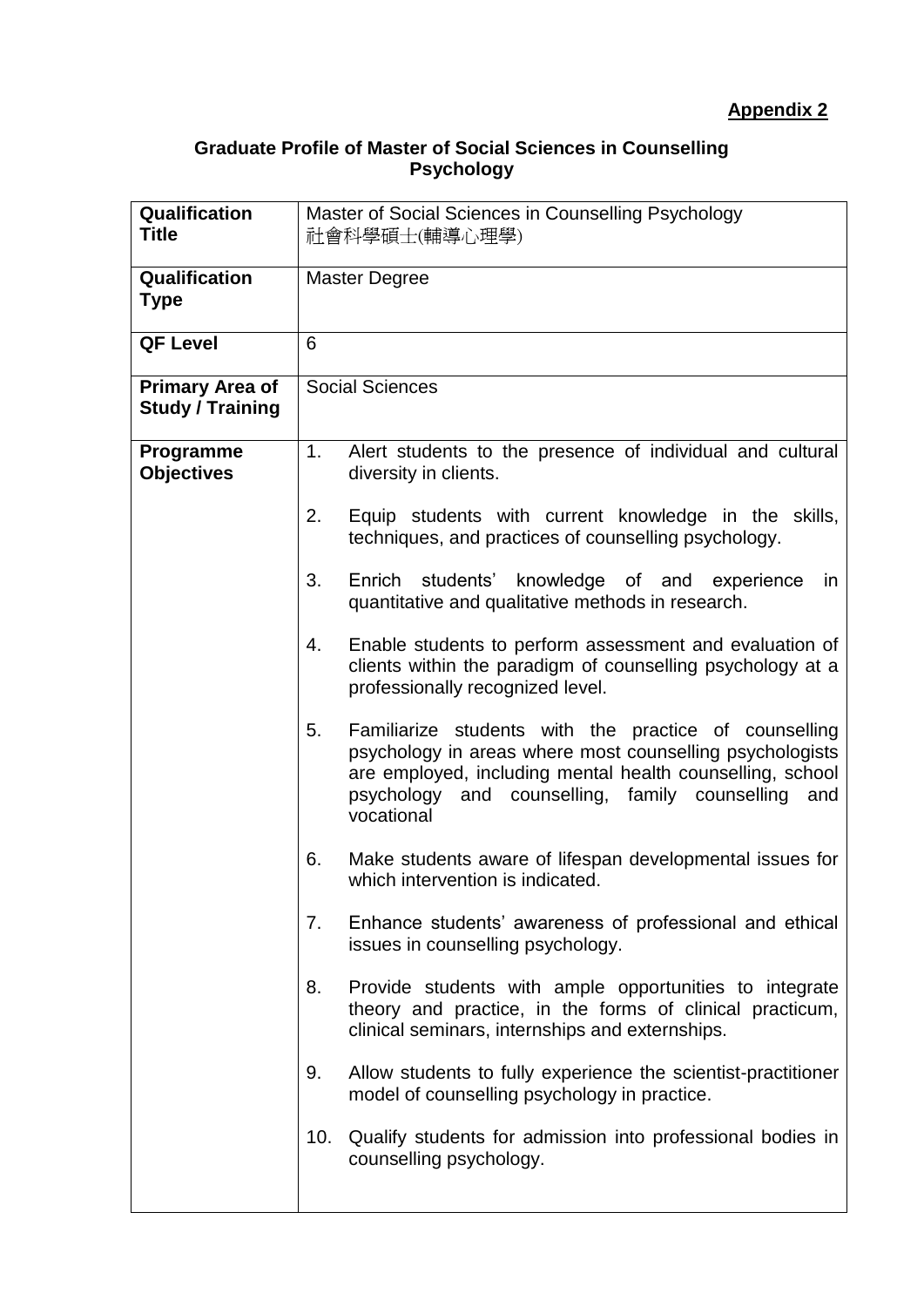| Programme<br><b>Intended</b>        | 1.  | Describe and<br>analyze the dominant<br>theories<br>and<br>techniques in counseling psychology.                                                                                                                                                                                                                                               |
|-------------------------------------|-----|-----------------------------------------------------------------------------------------------------------------------------------------------------------------------------------------------------------------------------------------------------------------------------------------------------------------------------------------------|
| Learning                            |     |                                                                                                                                                                                                                                                                                                                                               |
| <b>Outcomes</b>                     | 2.  | Demonstrate an understanding developed to postgraduate<br>level of the philosophy, theory and practice of at least two<br>specific models of psychotherapy.                                                                                                                                                                                   |
|                                     | 3.  | Apply knowledge of theories of life-span development to<br>the practice of counseling psychology.                                                                                                                                                                                                                                             |
|                                     | 4.  | Show sensitivity to the presence of cultural and individual<br>diversity in the practice of counselling psychology.                                                                                                                                                                                                                           |
|                                     | 5.  | Demonstrate the ability to discern legal and ethical issues<br>within the clinical practice of counselling psychology.                                                                                                                                                                                                                        |
|                                     | 6.  | Apply quantitative and qualitative approaches to research<br>in counseling psychology, particularly in the realm of<br>evidence-based research.                                                                                                                                                                                               |
|                                     | 7.  | Competently conduct research in counselling psychology.                                                                                                                                                                                                                                                                                       |
|                                     | 8.  | Distinguish and analyze the merits and demerits of past<br>and current researches in counseling psychology.                                                                                                                                                                                                                                   |
|                                     | 9.  | Demonstrate self-awareness and be alert to the presence<br>of transference and counter-transference in counselling<br>clients.                                                                                                                                                                                                                |
|                                     | 10. | Practise safely and competently in at least two specific<br>models of psychotherapy.                                                                                                                                                                                                                                                          |
|                                     | 11. | Perform assessment and evaluation of clients within the<br>context of counseling psychology.                                                                                                                                                                                                                                                  |
|                                     | 12. | Work competently in at least two of the following areas:<br>counselling, school<br>health<br>psychology<br>mental<br>and<br>counselling, vocational psychology and counselling, and<br>couple and family counselling.                                                                                                                         |
|                                     | 13. | Qualify for membership of professional bodies<br>in<br>counselling and counseling psychology.                                                                                                                                                                                                                                                 |
| <b>Education</b><br><b>Pathways</b> |     | The University provides further study opportunities for graduates<br>of the MSSCP programme to pursue PsyD in Counselling<br>Psychology to create leadership for the profession. Furthermore,<br>the University is contemplating the introduction of MPhil and<br>PhD studies for those who are more interested in research than<br>practice. |
|                                     |     | Graduates are also eligible to apply for registration with the<br>Division of Counselling Psychology (DCoP) of the Hong Kong                                                                                                                                                                                                                  |